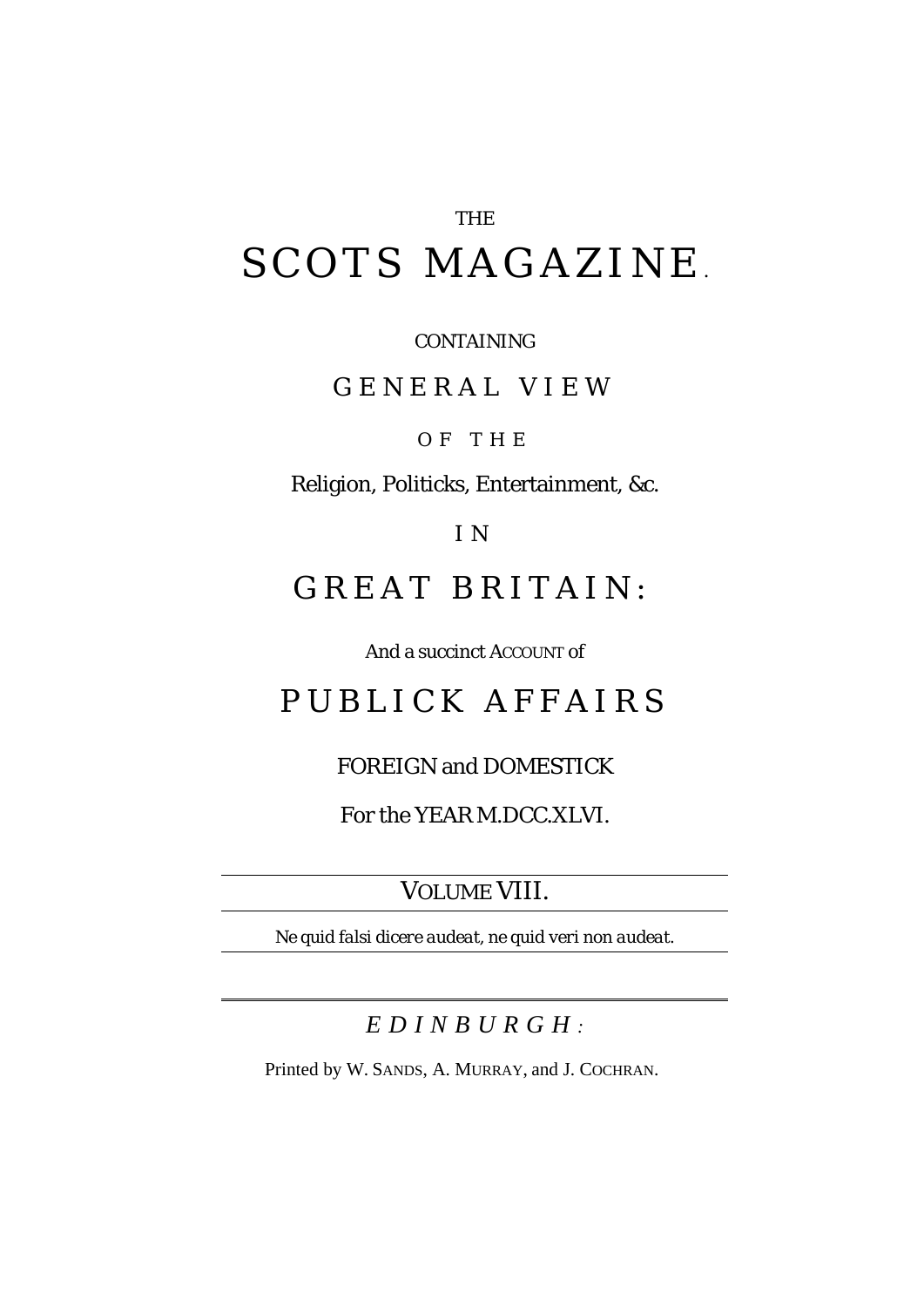#### Pages [136](http://books.google.com/books?id=6y8oAAAAYAAJ&lpg=PA146&ots=FQoznFjfuC&dq=Prince%20Charles%20Stuart%20Tongue%20Hazard&pg=PA136#v=onepage&q=&f=false)[-148](http://books.google.com/books?id=6y8oAAAAYAAJ&lpg=PA146&ots=FQoznFjfuC&dq=Prince%20Charles%20Stuart%20Tongue%20Hazard&pg=PA148#v=onepage&q=&f=false)

#### *The motions and operations of the armies*

y our last accounts of the armies, in the **February Magazine**, the rebels were in different bodies. About 2000 of them were on the banks of the Spey; and not 3 or 4000, with the pretender's son, at Inverness. From this place, a detachment, with some cannon, was sent to Fort Augustus; and small parties were seen near Fort William.—On the other hand, the King's army, with the Duke, was at Aberdeen, making ready for a march to Inverness, which it was thought would take some days to form; the Hessians, and dragoons, who were about Edinburgh had got orders to march for Perth at Stirling; Sir Andrew Agnew, with 300 men, was at Blair; Capt. Webster, with 200, at Castle Menzies, near Tay Bridge*,* small parties of the Argyleshire Highlanders, at two or three posts in the glens of Athol; and Maj.-Gen. Campbell after having been with the Duke at Perth, was returned to Argyleshire.

About the beginning of March, the Hessian troops, with their artillery, *&c.*  moved from the neighbourhood of Edinburgh for Perth. Their route was by Stirling. The Prince, the Earl of Crawford, &c. left Holyroodhouse on the 5th, and were that night at Hopeton-house. By the  $10<sup>th</sup>$ , they had their head quarters with the greatest body of their troops, at Perth. Thence his Serene Highness took a tour Northward, by Dunkeld, Taymouth, &c. to reconnoitre, and returned to Perth on the  $15<sup>th</sup>$ . Naizon's and Hamilton's dragoons marched about the middle of the month, by the same route the Hessians had taken.

Pursuant to an order from the Duke the Hessian transports, about thirty four in number, sailed from Leith road on the 2<sup>nd</sup>, for Shields, with their convoy the Gibraltar, Sheerness, and a bomb-vessel. There they took on board the Dutch troops, and arrived with them in Holland about the end of the month.

On the  $5<sup>th</sup>$ , Bligh's regiment imbarked at Leith, and sailed next day for Aberdeen. They were several times put back by contrary winds, and did not reach the destined port till the  $25<sup>th</sup>$ . Two days before, 300 men belonging to different regiments had arrived at Aberdeen by land.

According to letters of the Duke the  $9<sup>th</sup>$ , from Aberdeen, the rebels still pretended that they would defend the passage of the Spey. Lord John Drummond, who was chief of those in that part of the country, with the remains of his regiment, and a few French horse lately landed, was at Gordon castle. Their low country people, whom they set at 3000, were at Elgin, Fochabers, and other places on both sides the Spey. They were intrenching themselves, and preparing herrissons and crow feet to spoil the fords; and they gave out that the clans were coming behind them. The pretender's son himself was come to Elgin and was then very ill there. The day before his arrival at this place, some people unknown were shipped off in a small fishing-vessel at Portsoy, which little harbour was still in the power of the rebels. As to the other body of the rebels, the last accounts were, that after taking possession of Inverness and the castle, [Fort George], they sent one party over the frith of Murray after Lord Loudon; that another, of about 4 or 500, with the French piquets, were gone to Fort Augustus; that these had taken the old barracks, and expected to take the castle in a few days; that the number of the rebels was daily increasing; and that the pretender's son, as they gave out, would go himself to the isle of Sky, to raise men there. Among many reports concerning the increase of the rebels, one was, That Lord Lovat joined them with 700 men; another, That a private Gentleman having published a scheme, for transporting the disaffected highlanders to America, to prevent any future insurrections, this Lord procured a copy of it, translated it into the Irish language, showed copies of it up and down the country, told the people the Duke was coming to put the scheme in execution, and admonished them to rise, and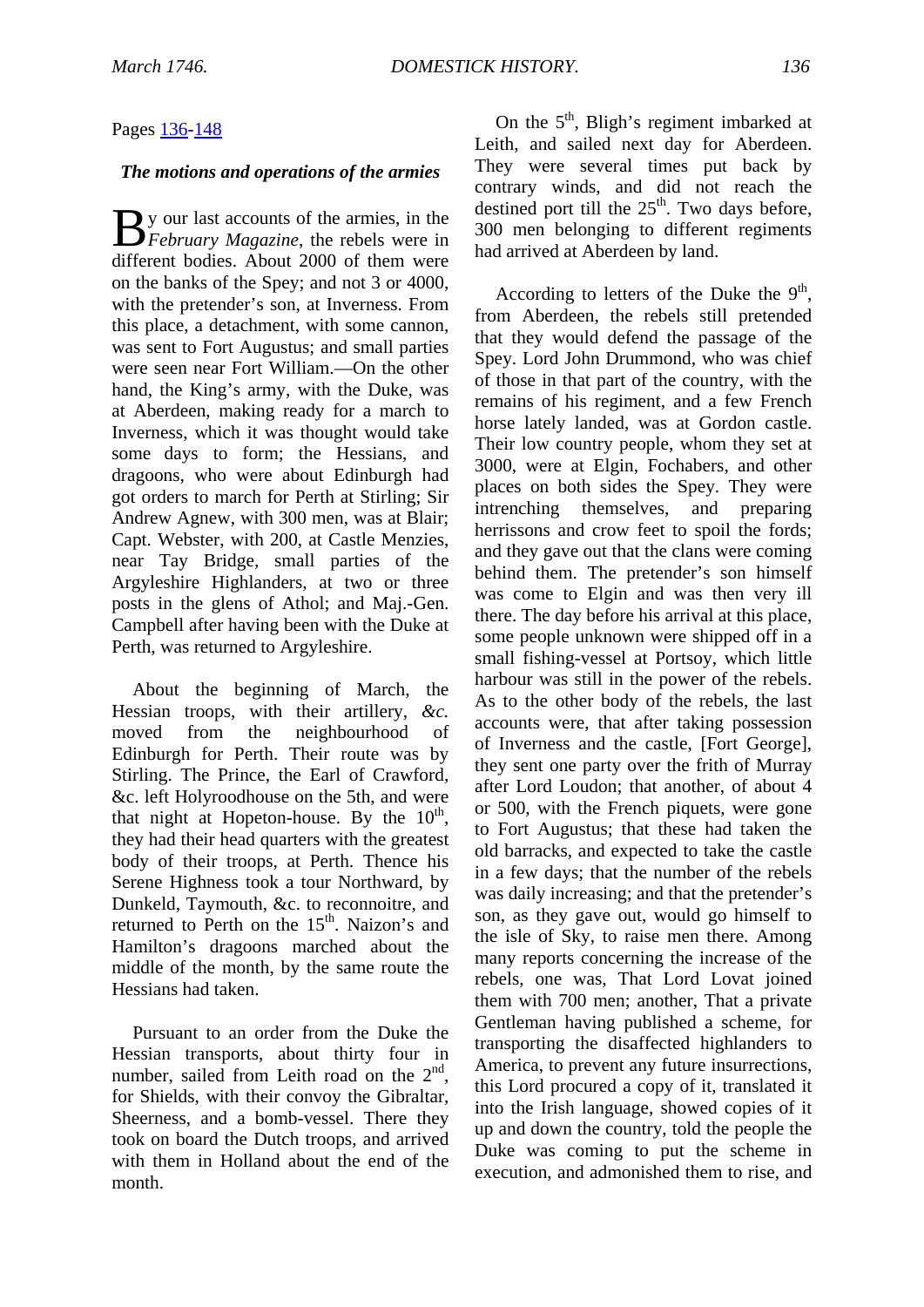defend their liberties, properties, wives, and children; and that they seemed determined to follow his Lordship's advice. But we have had neither of these by authority.

Mean time the disposition and cantonment of the King's army were so contiguous, that there was no reason to apprehend any surprise. The whole of the infantry was within the towns of Old and New Aberdeen; and as soon as a great storm of snow, which fell on the night of the  $8<sup>th</sup>$ , was a little run off, it was proposed to march. Three King's ships were cruising in the narrow frith of Murray, which it was hoped would effectually prevent any attempt that might be made by the French of assisting the rebels at Inverness.

The Duke of Gordon arrived at the head quarters at Aberdeen on the evening of the  $9<sup>th</sup>$ , from his own house, which he had left the day before, on foot, and in the most secret manner he could, the rebels who lived upon his estate having constantly watched his Grace ever since they had been there.

At Forfar, where each of the four divisions of the King's army lay a night, three French Irish officers were concealed during the whole time; and after all the troops were passed through, they were permitted to beat up for voluntiers there.— Upon information that those rebels, and, amongst others, Roy Stewart, were concealed in Aberdeen, the Duke ordered search to be made for them; but we did not hear that any were found.—A design was formed at Montrose, for the country-people to come down and rescue the rebelprisoners; but fortunately Kingston's horse being there, prevented the affair. The prisoners were thereupon ordered under a guard to Stirling.—And upon Bligh's regiment being imbarked at Leith for Aberdeen, some disaffected persons formed a design to rise up, and break the prisondoors at Edinburgh; whereupon Lee's regiment was ordered to march thither from Berwick. The truth of this was doubted at Edinburgh.

'Tis added in the above letters from the Duke, that his R. Highness had ordered Lord Loudon to come and join the army with all his highlanders; and that the Monroes, Sutherlands, and the rest of the well-affected Northern clans, had joined his Lordship, and would come with him. Four companies, confining of 310 men, besides Serjeants, Coporals, and Drums, joined him from the Earl of Sutherland. According to accounts from Aberdeen of the  $19<sup>th</sup>$ , however, his Lordship was still at Dornoch in Sutherland.

About the beginning of March an order was published by the Duke, and read from the pulpits, commanding all those who had been pressed into the rebellion forthwith to deliver up their arms; and promising to recommend to the Royal mercy such as should comply. But 'tis said that the disaffected industriously put a bad construction on his R. Highness' merciful design; and that tho' some had thereupon complied, yet that others had fled, and joined the rebels.

Copies of a paper were brought to Aberdeen, which was printed, and dispersed all over the highlands, by the rebels, containing the reasons of their retreat from Stirling. In it they say, That, after the battle at Falkirk, a great part of the men desired to carry home the booty they had got there and in England, and promised to be back again before the King's forces could possibly be recruited, and come again to attack them; that they accordingly went, but not being come back when the King's army set out from Edinburgh, they thought it more prudent to retreat to Blair of Athol, than to hazard a battle: And that the reason of their retreating still farther North, was, that they had taken from the King's army upwards of 1000 tents at Falkirk, yet they could not prevail on their men to make use of them, who chose rather to lie in the open fields, in their usual manner notwithstanding the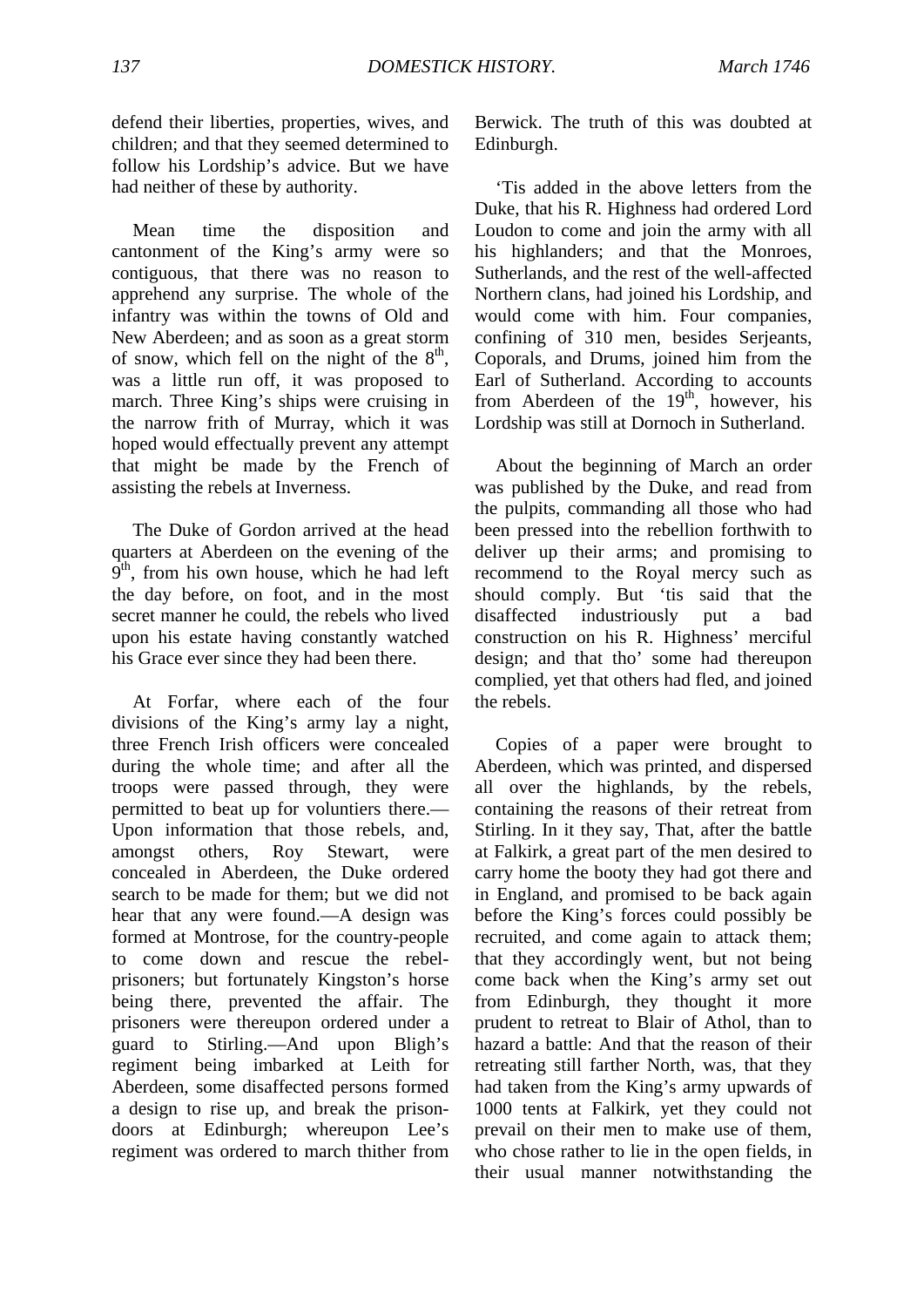severity of the weather; that their leaders foresaw this must be very prejudicial to their healths, and therefore ordered them to retreat to Inverness, till the weather became more favourable; and that then they would come South again, and make the uprightness of their cause to appear. *St J. Ev. Post,—*See *p.*  92. *col.* 2. *par.2.*

From the Eastern coast we shall now remove our attention for a little to the West. Here we find that early precautions had been taken for the security of Fort William. Gen. Campbell threw into it upwards of 300 Argyleshire men with a good engineer; and ordered the Serpent and Baltimore sloops to that station. Fifty men of Guise's regiment, who had been gathered together at Edinburgh under the command of a Captain-Lieutenant, and some other troops, likewise ordered thither. These precautions soon came to be of use. By the  $14<sup>th</sup>$ , the Duke had received the following accounts, dated the 4<sup>th</sup>, at Fort William "We have advice here, that a party of the rebels, amounting to 1000 men, is at Glenevis, within two miles of us; and that their train of artillery is to be tomorrow at Highbridge, which is six miles from this fort. We have heard of their taking of Fort Augustus, and expect to be attacked; but Gov. Campbell is determined to defend the place to the utmost of his power. For some days past there have been some small parties of rebels posted on each side the narrows of Carron; in which on Saturday last they took one of the boats belonging to the Baltimore sloop, as she was coming from Scallestall bay, and sent the crew prisoners to their head quarters. As soon as we had intelligence of this accident, a council was called, consisting of land and sea-officers, and a resolution taken to send a strong party to dislodge the rebels. In consequence thereof, early this morning Capt. Askew of the Serpent sloop sent his boat with 27 men in it, another boat of the Baltimore's with 24 men, and a boat belonging to Fort William, with 20, down the narrows; where they all arrived by day-light. Capt. Askew's men landed first, and were immediately attacked by a party of 80 rebels, who fired upon them, but without doing them any damage; and upon the rest of the men belonging to the boats coming up, the rebels fled. Our people pursued them, burnt the ferry-houses on both sides of the water, and a little town with about twelve houses in it, a quarter of a mile distant from the ferry-house on the Northside, and destroyed or brought off all their boats. Two of the rebels were killed in this affair, and several wounded. It was very lucky that our boats went down as they did; for there was a boat with a party of militia in it, that was coming hither from Stalker castle, which would probably have fallen into the hands of the rebels, but for the skirmish before mentioned."—Capt. Frederick Scot came from Dunstafnage to Ellanstalker castle on the  $6<sup>th</sup>$ ; but could not get any farther, the rebels having guarded both sides of the narrows of Carron for two miles on that side Fort William. On the night of the  $6<sup>th</sup>$ , the centries at Ellanstalker saw several lights, which were thought to belong to the rebel parties marching towards Fort William from Strathappin, which is near the rock on which Ellanstalker castle stands, and Appin house is not a mile from it.

Gen. Campbell having got notice at Inverary, that the rebels had taken the Baltimore's boat, and hearing that they had likewise possessed themselves of the pass of Ardgour, so that nothing could pass to or from Fort William, his Excellency caused put four swivel-guns, with ammunition, &c. on board the Victory wherry, with an officer and 16 men, and a like number on board the Hopewell sloop and sent them round. They sailed accordingly on the  $8<sup>th</sup>$ .

Advice was received at Inverary the  $11<sup>th</sup>$ , that the French, which were judged not to be many, had come up to Fort William, with the artillery on the  $7<sup>th</sup>$  and  $8<sup>th</sup>$ ; and that they proposed to have a battery ready to play on the  $10^{th}$ . But by letters from Capt. Scot, who had thrown himself into Fort William, dated the  $15<sup>th</sup>$ , the rebels had not then begun the siege, but were bringing up their artillery for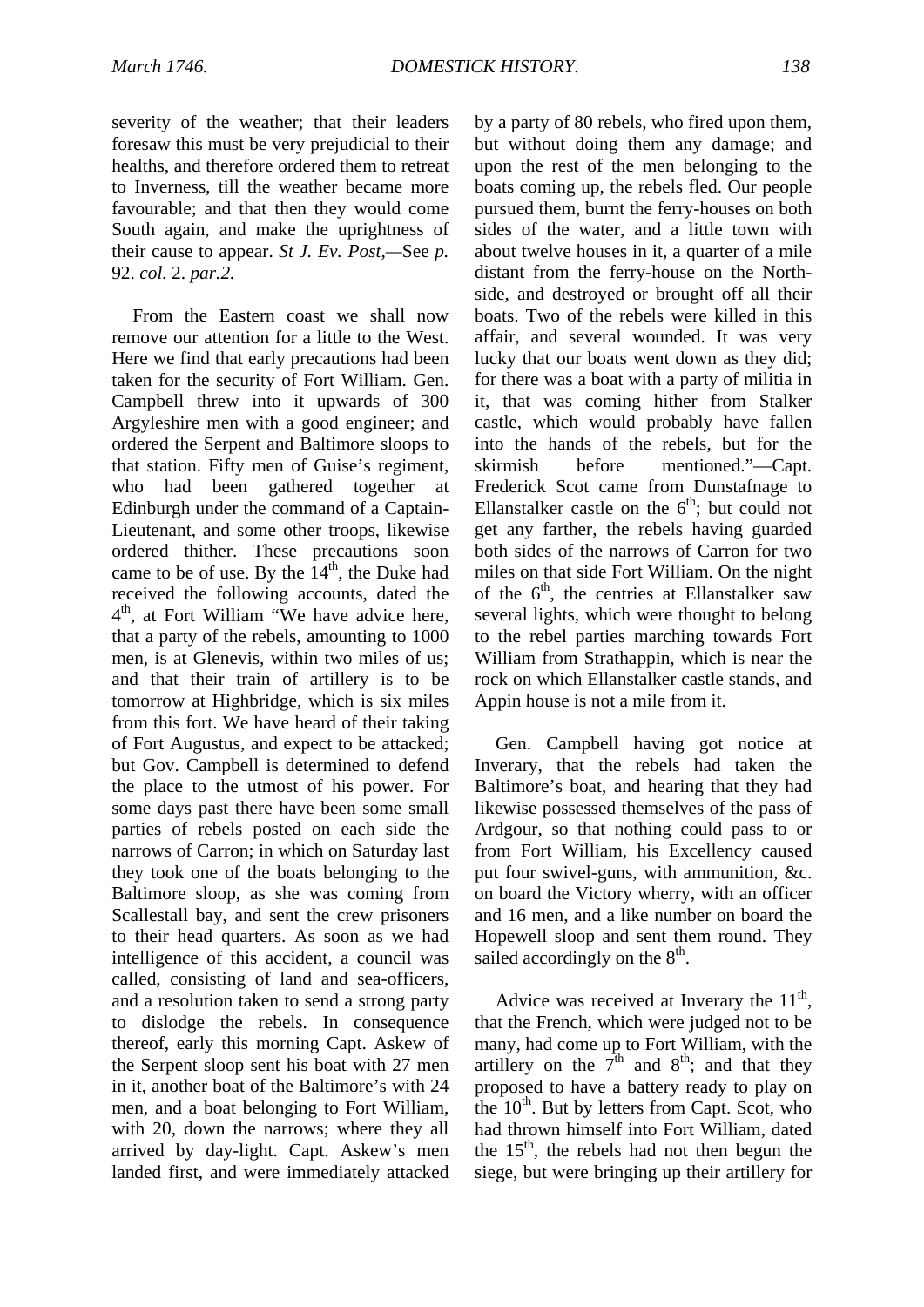that purpose. - Four gunners sent by the Duke from Aberdeen, passed through Glasgow on the 19th for Fort William; and next day came into that city from Edinburgh two companies of Johnson's foot, designed as a reinforcement for the same place. Letters from Inverary give an account, that one of these companies had marched from that town on the  $28<sup>th</sup>$ , and would be next morning at Dunstafnage, where they had wherries ready to transport them to Fort William. 'Tis added, that a deserter informed, that there were not above 5 or 600 of the clans and 300 French before Fort William; that on the  $22<sup>nd</sup>$  they began to fire with six four-pounders and two eightpounders, and talked of playing some great guns in two days after; and that Gov. Campbell had bravely defended the place, and, in order to prevent the rebels sheltering themselves near the fort, had caused burn the town of Maryburgh.

Advice was received at Inverary the  $11<sup>th</sup>$ , that the French, which were judged not to be many, had come up to Fort William, with the artillery on the  $7<sup>th</sup>$  and  $8<sup>th</sup>$ ; and that they proposed to have a battery ready to play on the  $10^{th}$ . But by letters from Capt. Scot, who had thrown himself into Fort William, dated the  $15<sup>th</sup>$ , the rebels had not then begun the siege, but were bringing up their artillery for that purpose.—Four gunners sent by the Duke from Aberdeen, passed through Glasgow on the 19th for Fort William; and next day came into that city from Edinburgh two companies of Johnson's foot, designed as a reinforcement for the same place. Letters from Inverary give an account, that one of these companies had marched from that town on the  $28<sup>th</sup>$ , and would be next morning at Dunstafnage, where they had wherries ready to transport them to Fort William. 'Tis added, that a deserter informed, that there were not above 5 or 600 of the clans and 300 French before Fort William; that on the  $22<sup>nd</sup>$  they began to fire with six four-pounders and two eightpounders, and talked of playing some great guns in two days after; and that Gov.

Campbell had bravely defended the place, and, in order to prevent the rebels sheltering themselves near the fort, had caused burn the town of Maryburgh.

As the rebels could not cut off the communication by sea, the garrison was plentifully supplied with provisions from Inverary. The siege was however continued till the  $3<sup>rd</sup>$  of April, and then raised. An officer in the fort gives the following compleat journal of it.

"On the  $24<sup>th</sup>$  of February this place was blockaded by the rebels, who they say are 1500, including the French piquets. Brig. Stapleton commands the siege. Lochiel commands the highlanders, consisting chiefly of his own clan, the Macdonalds of Keppoch and Glenco, and the Stewarts of Appin.

From the  $24^{th}$  February to the  $20^{th}$  March they kept every day firing, tho' at a considerable distance. On the  $20<sup>th</sup>$ , they began to raise batteries, and that night threw in a great many cohorn-shells of six inches diameter, and above inch thick in the shell.

 $21<sup>st</sup>$ , They began to cannonade from a battery of 3 guns, and that night threw in betwixt 60 and 70 more of these shells upon us.

 $22<sup>nd</sup>$ , They sent a French drum with a summons to surrender. He was not admitted into the garrison, nor his credentials looked at. On his return, they plied us hard all that day with their cannon, and betwixt 10 at night and 3 next morning, they threw in from one battery of 5 and another of 4 cohornmortars, no less than 194 of those large shells. These batteries are about 200 yards distant from the walls.

 $23<sup>rd</sup>$ , They cannonaded us very closely this afternoon; but, in the afternoon, we made a triple discharge of 9 of our cannon, and 2 bomb-mortars, which silenced them.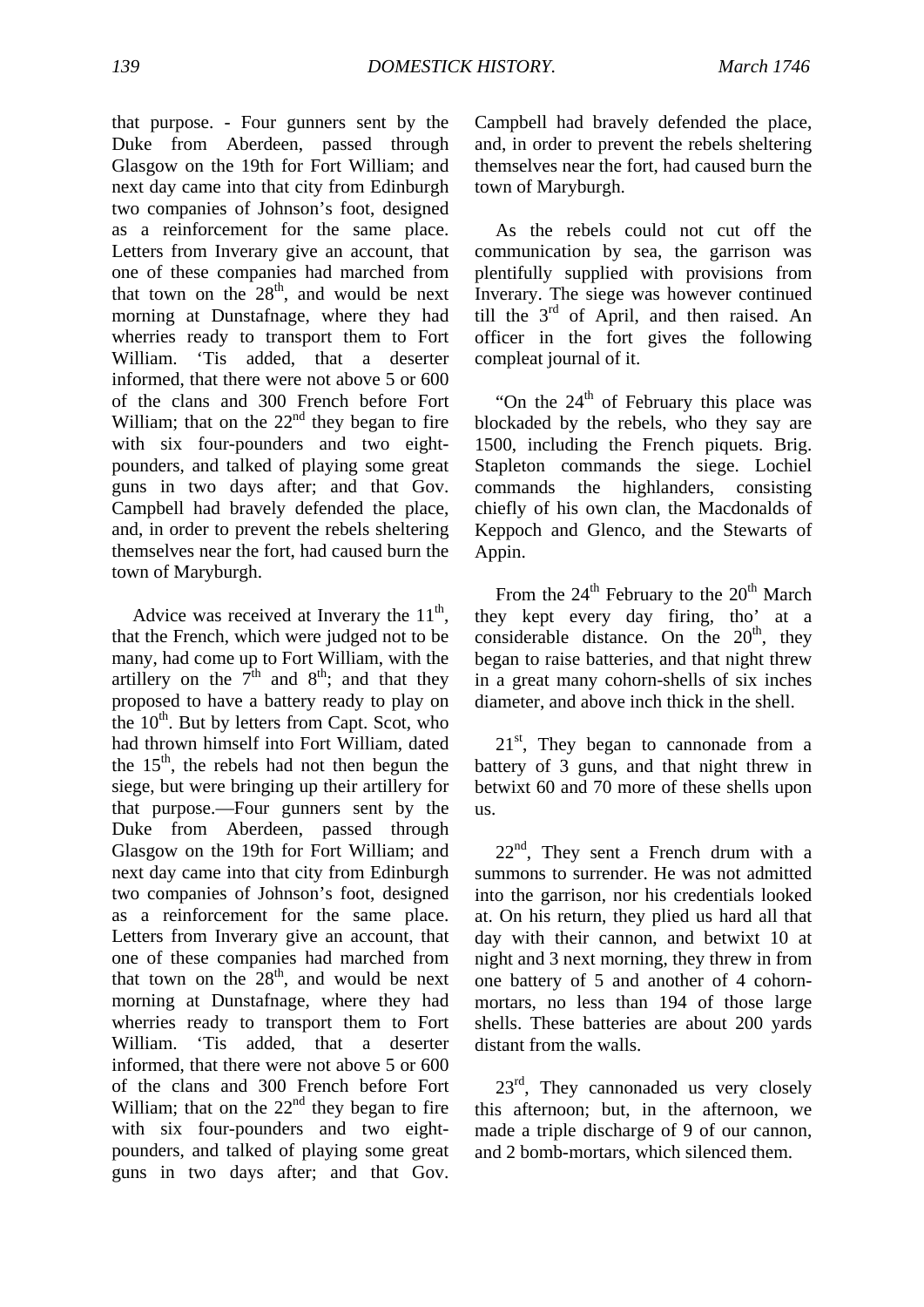$24<sup>th</sup>$ , This morning they began again their cannonading from their first battery, which they continued on the  $25<sup>th</sup>$  and  $26<sup>th</sup>$ .

 $27<sup>th</sup>$ , They unmasked a second battery of 4 guns on the high ground above the Governor's garden, not above 200 yards distant; from which, and the other, they have fired 250 shot, besides a continued fire of small arms from the nearest battery. The shot from their cannon were two thirds of them six pounders. They threw in 50 more of their royals on us, but did us no further harm than wounding 2 men.

 $28<sup>th</sup>$ , They cannonaded us hard all this forenoon. In the afternoon they were silent; but were busy erecting a new battery about 200 yards higher than their second battery, and to the West of it, to sweep our whole parade.

 $29<sup>th</sup>$ , This morning, by break of day, they unmasked a new battery at the Craigs, of 3 brass four pounders, within 100 yards of the walls, and cannonaded us from that and the other 3 batteries. As they carried a furnace along with them, they threw in a great many hot bullets, and some bearded pieces of iron a foot long, and inch thick, which they designed should stick in our timber work, and set us on fire. They fired grape and partridge shot, and plied us hard from all hands with small arms; but have done us very little damage.

 $30<sup>th</sup>$ , They cannonaded us hard from daylight till night, and continued throwing a few shells and hot bullets, some of which, after lying some time on the ground, could burn powder.

 $31<sup>st</sup>$ , Capt. Scot having ordered 12 men out of each company, amounting in all to about 150 men, to make a sally, they marched out about 11 o'clock to the Craigs, about 100 yards from the garrison, where the rebels had a battery; which, after a smart fire, they rushed in upon, and made themselves masters of 3 brass four pounders, 2 mortars, and their furnace, being the same they took from Sir John Cope at Preston. They spiked up 2 large mortars, which they could not bring away, with 1 brass six pounder, which they brought under the walls. They had all this time a warm skirmish with the rebels, and lost only 2 men, and had 3 wounded. We brought in 2 prisoners, one of them a French gunner.

April  $1<sup>st</sup>$ , This day the cannonaded us, but not very hotly.

 $2<sup>nd</sup>$ , They continued cannonading, but not so briskly as usual. At 10 at night they threw in 17 shells, and fired 7 cannon, and gave over about 1 o'clock in the morning. This play was only to amuse us while they were spiking up their largest cannon, and carrying off their small ones.

 $3<sup>rd</sup>$ , This forenoon, seeing no men about their batteries, and observing bodies of men travelling by the tops of the hills towards Fort Augustus, we made a sally with about 500 men, but found the works abandoned. We took the rest of the cannon and mortars, and brought them into the fort; so have raised the siege gloriously, and taken, in all, 4 brass four pounders, 4 iron six pounders, 9 mortars, and their furnace; and since the commencement have only buried 6 men, and have about 24 wounded. The roofs of the houses, and some of the rooms within, have suffered a good deal from the shells; which were so heavy, that they often went down from the roof to the ground before they broke. It seems they had got a very pressing call elsewhere, since they did not take time to carry off their artillery, or even to hide them, which might have been easily done.

P.S. We have razed down their batteries, which were prodigiously strong, some of them being 27 foot from the front of the embrazure to the other side."

Other accounts say, that the men who sallied out on the  $31<sup>st</sup>$  were in two parties, one commanded by Capt<sup>s</sup> Foster and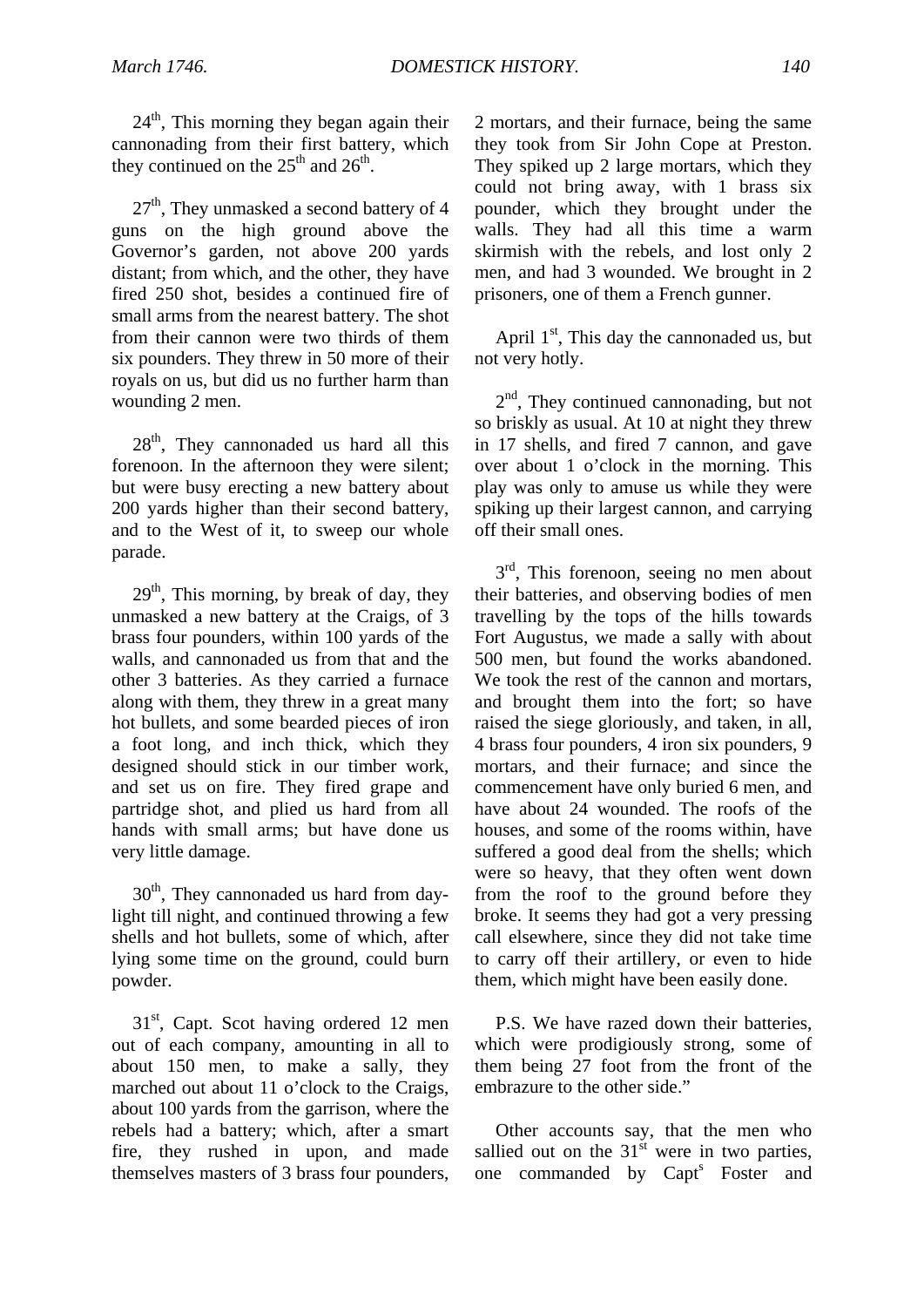Maclachlan, the other by Capts Paton and Whitway; that the former attacked and took the battery at the back of the craigs; that in another attack, made upon a four gun battery at the foot of the hill, the King's troops were repulsed, with the loss of two men killed and a few wounded; that their retreat was made in good order, under cover of the guns of the fort; that they carried in two prisoners, one an Englishman, the other a Frenchman, or rather a Spaniard; that this last gave an account, that the besiegers were half starving, and beginning to run short of ammunition; that the rebels lost a considerable number of men, not only in their flight from the craigs, but in the second attack; that the Governor was wounded, but not dangerously; that the town of Maryburgh and garden walls were all levelled with the ground; that the garrison were 600 in number, all in good spirits, and were reinforced on the  $1<sup>st</sup>$  of April by 70 of Johnson's regiment; that the roofs of the fort were exceedingly damaged, and the old pile of barracks almost quite beat down, both roof and walls; that there were not fix panes of glass remaining in the windows; and that Capt Scot had been indefatigable, both by night and day, in erecting new works.

All this while, Gen. Campbell was very busy at Inverary, in preparing to oppose the rebels in case they should move that way. - It was said, about the beginning of March, That all the men in Argyleshire able to bear arms, were assembling at that place, and that two additional companies of the Scots fusileers who lay at Dunbarton, were likewise ordered thither; about the middle of the month, That there were then 1500 men there, and 300 more expected in a few days; and about the end of the month, That Maclean of Brolus had joined them with a company of his clan, and that the General had put the place in a good posture of defence, having ordered 12 pieces of cannon thither from Greenock.

By some accounts from Argyleshire, twenty six villages in Morven and places adjacent, possessed chiefly by the Camerons, were burnt by a party sent ashore from the sloops of war on the West coast. This, tho' probably no other than what is related has, as is reported, produced a kind of manifesto by Lochiel and Keppoch in which they exclaim against the Campbells, for burning houses and corn, killing horses, houghing cattle, stripping women and children, and exposing them to the severity of the weather in the open fields; threaten to make reprisals, if they can procure leave from their Prince, by entering Argyleshire, and acting there at discretion, and by putting a Campbell to death (of whom several had lately been made prisoners in Athol) for every house that should afterwards be burnt by that clan; extol the lenity and moderation of the rebels, notwithstanding the aspersions industriously spread to the contrary; and insinuate, that those who gave orders for the burning, could not answer for it to the British parliament.

With regard to affairs in the inland parts of the country, the Duke had received pretty certain intelligence at Aberdeen, by the  $14<sup>th</sup>$ , that Fort Augustus was fallen into the rebels hands and that the garrison, consisting of three companies of Guise's regiment, [140 men, *Gl. J.],* were made prisoners of war. It was not at this time known how they had defended themselves, as no accounts of what passed had been got, either from Major Wentworth, who commanded, or any other officer of the garrison. *G*.—Other advices say, that the place was invested on the  $23<sup>rd</sup>$ of February, the third day after the rebels got possession of Fort George, [p. 92.]; that the garrison defended themselves two days; but that their powder magazine taking fire, they were obliged to surrender. *Gl. J.—*According to the above accounts from Aberdeen of the;  $14<sup>th</sup>$ , the rebels were laying in their magazines and stores at Fort Augustus and had blown up Fort George; in doing which, their Chief Engineer, Col. Grant, was killed. It was thought, that all the advantage they could gain by the taking those two forts, and the retreat of Lord London, [p. 91, 2.], would be, the drawing the seat of the war into the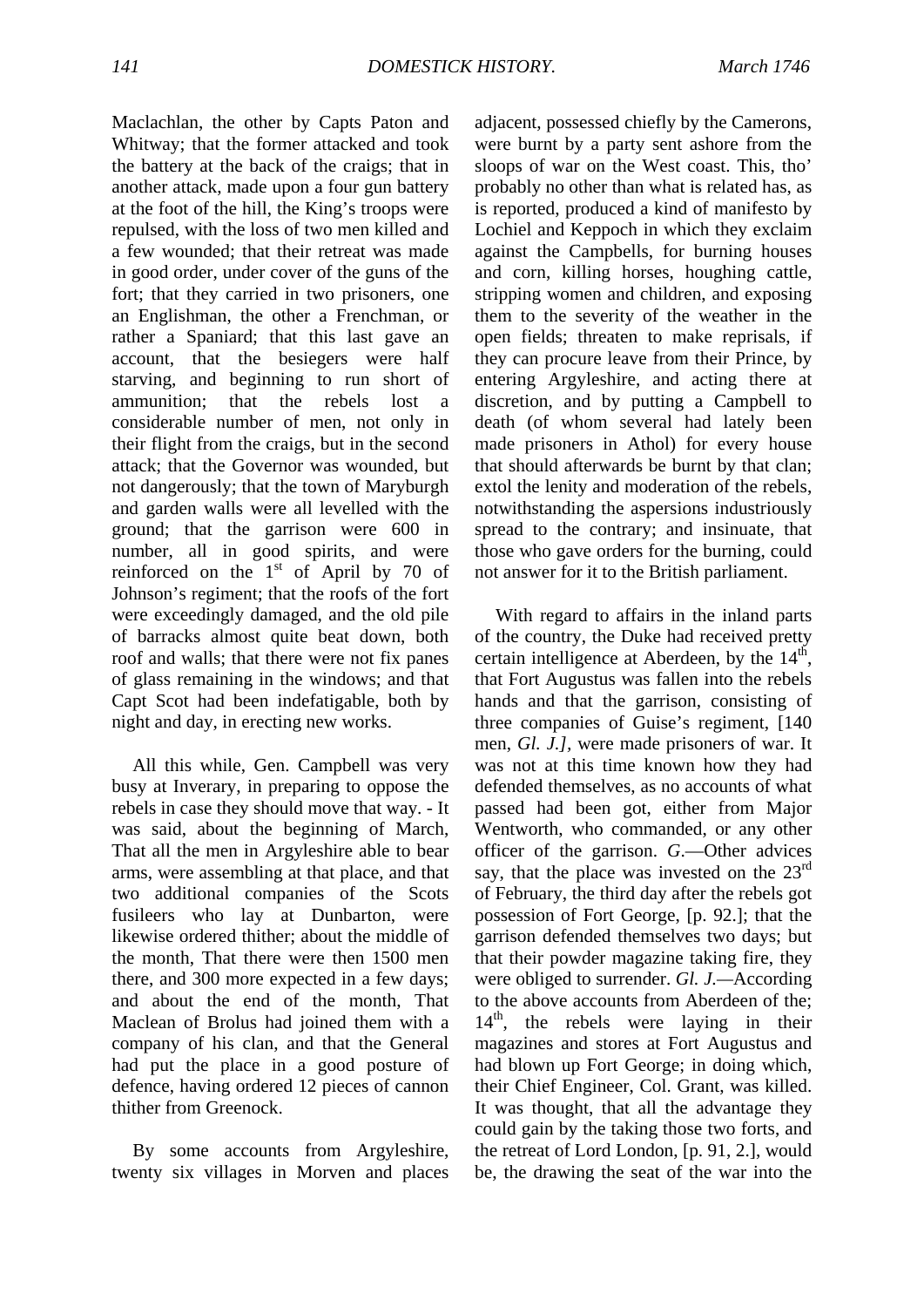hills, and protracting it a little time. The only junction they had gained there, was some few of the Mackenzies, headed by the Lady Seafort. The Lord of that name, however, and the Laird of Macintosh, were both with Lord Loudon; but the wife of this last was likewise in the rebellion. *G*.

As to what happened to the South of this, by advices of the  $4<sup>th</sup>$  from the Duke of Athol, the party of the rebels then nearest to Blair was at Dalnaspeedal, twelve miles to the North of it; from whence to Inverness they were in possession of the whole country, and guarded the passes so strictly, that there was no getting any certain intelligence about them: Sir Andrew Agnew, with his 500 men, continued at Blair; and his Grace had sent a party to Mar, and retaken the young Laird of Invercauld, who was at his father's house upon parole *G*.—having been made prisoner at Preston.—Besides the garrisons of regular forces at Blair and Castle Menzies, there were about 200 Argyleshire highlanders in different parties; one at the foot of Rannoch under the command of Glenure; others at Blairfetty, three miles North, and Kynichan, three miles West of Blair. At two in the morning of the  $17<sup>th</sup>$ , these out-parties were all surprised by the rebels, about half a dozen killed, and the rest taken prisoners, except a few that escaped. This corps of the rebels consisted of Macphersons, Macintoshes, and some Athol in all about 700, under the command of Lord George Murray. They marched from Ruthven only on the  $16<sup>th</sup>$ . At Dalnaspeedal, small parties were detached to the three places above mentioned, and Lord George with the main body marched directly for Blair. He arrived at this place and the three detachments at those to which they were respectively ordered about the same time, so as none of the Argyleshire parties could warn another of their danger. In the evening, two of the rebels cannon, four-pounders, arrived at Blair; with which they began to play on the castle in the morning of the  $18<sup>th</sup>$  but did little hurt, other than damage some parts of the roof. Sir Andrew Agnew with his men, were blockaded in the castle; and guards were posted by the rebels at both ends the pass of Killichranky and at all other passes and avenues leading to Blair. The rebels were highly inraged against the King's troops, because some of their houses in Athol had been plundered; and several of the country people that had been formerly forced into the rebellion, and were returned home, joined Lord George upon his coming among them at this time. Besides, the fiery cross was ordered thro' all places where they went, by which every man between sixteen and sixty years of age is required to appear on pain of the severest military execution. It is certain that there were parties of them at Dunkeld and Invar, and some said at Nairn house, which is but five miles from Perth.—The rebels were at this time several large bodies and smaller parties from the West.to the East seas; about 1500 at Fort William, Camerons, Macdonalds, Appin Stewarts, and some French much the same number after Lord Loudon to Ross-shire; the Gordons and the lowlanders upon the Spey; and the Macphersons, some of the Macintoshes, and Atholmen, in Athol: so that tho' there was scarce 2000 in any one place, yet they could all join in three days.

On the news of the rebels endeavouring to force the castle of Blair, two Hessian battalions that had been left at Stirling, marched to Crief on the  $19<sup>th</sup>$ ; and on the  $24<sup>th</sup>$ , those at Perth, consisting of four battalions, moved Northward, incamped that night at Nairn-house, next day 600 of them marched to Dunkeld, as did the rest on the  $26<sup>th</sup>$ , and the two battalions from Crief were to incamp at Tay bridge on the  $27^{\text{th}}$ . *G*.– From the  $26^{\text{th}}$ till the  $31<sup>st</sup>$  the Hessians continued at Dunkeld. At that time their hussars and the outscouts of the rebels exchanged some shots; but without any hurt on either side, other than the wounding of one hussar. On Monday the  $31<sup>st</sup>$ , 500 Hessians with St. George's dragoons, marched and incamped at Dowallie, four miles from Dunkeld, on the road to Blair. Next day they proceeded to Pitlochrie, which is but six miles from Blair.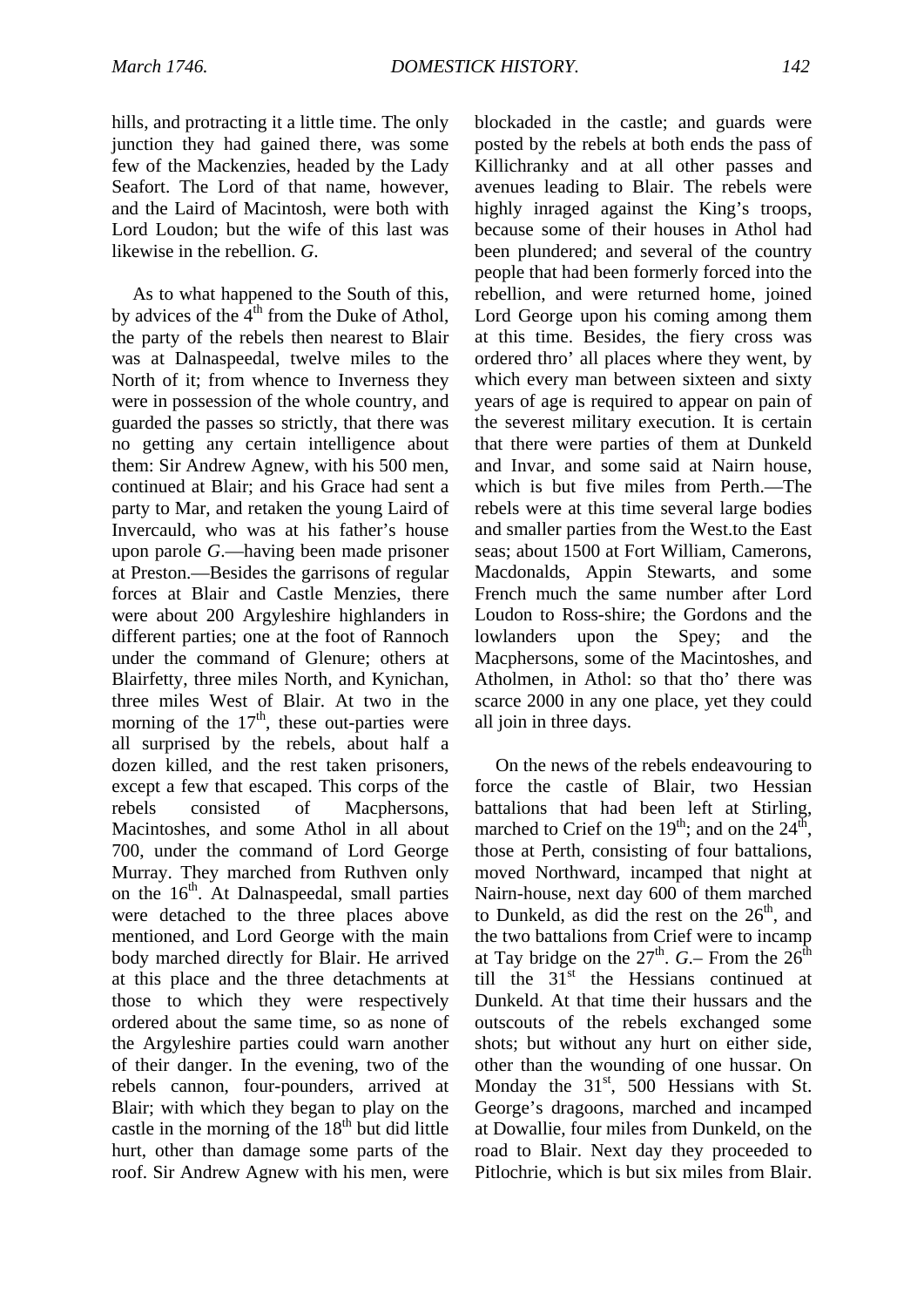St. George's dragoons and the Hessian hussars, commanded by the Earl of Crawford, and accompanied by the Duke of Athol, were a good way before the foot. At Pitlochrie an advanced party of the rebels drew up in order of battle to oppose the King's troops. Earl Crawford drew up his men likewise, sent orders to the foot to hasten their march, and dispatched an express for a reinforcement from the Prince, who was at Dunkeld. His Serene Highness immediately ordered 500 men to march; which they did accordingly, and incamped on the Tuesday night at Dowallie. But the rebels, before the foot were come up to Lord Crawford, retired; and making a small compass, posted themselves at the east end of the pass of Killichranky, about four miles from Blair. Lord Crawford with the dragoons remained at Pitlochrie on Tuesday night; but the Hessians were recalled to Dunkeld; and accordingly the whole were returned thither early on Wednesday morning. Mean time, instead of guarding the pass of Killichranky, the rebels quitted that post on Tuesday night, and retired to Blair; whence on Wednesday morning, they proceeded Northward by Drumuachker, Gen. Wade's road. On notice of this,—the Earl of Crawford, with a party of dragoons, marched, and arrived at Blair castle on Thursday at five o'clock in the morning. His Lordship was followed by the Duke of Athol, and both were received by Sir Andrew Agnew. The Prince of Hesse set out from Dunkeld for Blair on Friday, with all the cavalry and hussars, and was followed by 1000 foot. G.— Having staid a day or two,at Blair, the troops returned to Dunkeld, and from thence the whole of them marched to Perth.—Sir Andrew Agnew's conduct is highly applauded. The garrison were so reduced, that they had nothing to live upon but horse-flesh for some days before the rebels left the country. *C.*— 'Tis said that the hussars have been guilty of irregularities in Athol.

A letter from Athol gives the following account of the siege of Blair castle. "It gives

me some pain, to observe that your newswriters have taken so little notice of the gallant defence made by the garrison at Blair. The rebels, by marching all night, concealed their design so well, that they were within two miles of Blair before the garrison had any notice of their being nearer than Badenoch. How soon they got intelligence, they with great alertness carried their sick from one of the office-houses near the castle, and took in their horses, with what forage and fuel was at hand. Afterwards Sir Andrew Agnew drew up his men before the castle, and kept them under arms for some hours, offering the rebels battle. But they were too wise to attack the Lieutenant-Colonel of the Scots fusileers, whose bravery they were no strangers to. When Sir Andrew perceived that they kept themselves behind park-dikes, he drew his men into the castle, and made the proper dispositions for standing a siege. All Monday the  $17<sup>th</sup>$  of March, being the first day of the siege, there was little firing. The rebels paraded round the castle at a great distance, endeavouring to make their numbers appear as great as possible. Early on Tuesday morning they began to play upon the castle with two pieces of cannon, a four pounder and a three pounder. But observing that no impression was made upon the wall, they pointed their cannon at the roof, and did a good deal of damage, especially after they began to throw red-hot bullets, of which they threw a great many: but such was the alertness of the garrison, that their carpenters were ready to cut out the bullets where-ever they stuck, and to throw them out, or cool them in water. The rebels, after having thrown 207 cannon-bullets, of which 185 were red-hot, and did a good deal of damage to the roof and wainscotting, sent off their cannon to Dalnacardich, so as not to retard them in case of a retreat; which they began to think of in good earnest when the Hessians approached. The Earl of Crawford, at the head of the dragoons, and a detachment of the Hessians, having advanced to Pitlochrie on Tuesday the  $1<sup>st</sup>$  of April, the rebels quartered there formed, to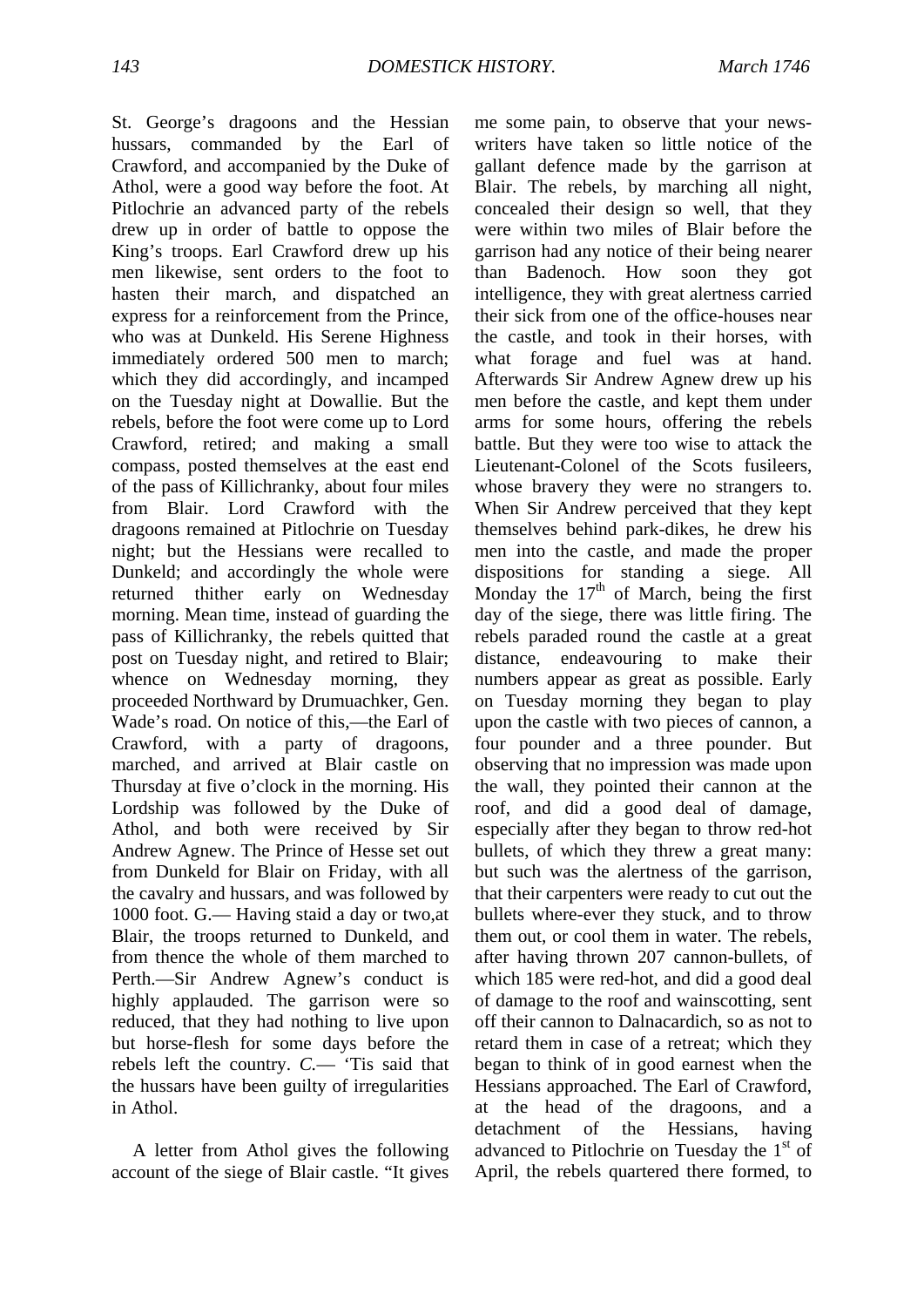give them battle. Lord Crawford formed on the other side. On this the rebels retired; with design, as they gave out, to decoy the troops into the pass of Killichranky. But missing their aim in this, and dreading lest Lord Crawford should steal a march upon them thro' the hills above Moulin, hearing likewise that there was a detachment marching from Tay bridge by Kynichan; therefore, for fear of being inclosed, they decamped on Tuesday night, and marched off with great precipitation for Badenoch, after having almost ruined the poor country they pretended to deliver, eating up the little meal that was left by the many parties who travelled thro' it this year. – After Sir Andrew Agnew had been a week shut up, he found means to send off two men from the castle; who, about twelve at night, made their way through the rebel guards, and reached Perth next day before two o'clock in the afternoon, after having fetched a terrible compass round the hills."

It was observed above, that a body of the rebels had gone after Lord Loudon.—A small party of his regiment has been surprised, and taken prisoners, some few only excepted, who made their escape by flight *G*. – The particulars are thus related. "The rebels having collected a number of fishing boats at Findhorn, and two other small places in the Murray frith, put four men on board each, and, by the favour of a thick fog, which lasted eight days, coasted round Tarbotness to Tayne in Ross-shire, where a body of their men lay. There they imbarked, to the number of 12 or 1500, under the command of the Duke of Perth, the Earl of Cromarty, and Clanronald; and on the  $20<sup>th</sup>$  of March, at eight in the morning, they crossed the ferry, and landed on the Sutherland side, about two miles West of Dornoch, where 200 of Loudon's regiment were cantoned. On notice of the rebels landing, 140 of Loudon's men retird Eastward. The other 60 were surprised and made prisoners; among whom were the Major, Mackenzie, Capt<sup>s</sup> Sutherland of Forse, and Macintosh of that ilk, and Adjutant Robert Grant. Lord Loudon had left Dornoch that morning about five o'clock, and gone Westward, to reconnoitre the different passes where the rest of his men were stationed; dreading nothing from that quarter, as he had carried all the boats over to the opposite shore, and judged it impracticable to bring any from the Murray frith, three ships of war being stationed there." *C.—*Advice has been received since, that Lord Loudon, the Lord President, the Laird of Macleod, &c. with about 800 men, had got safe into the isle of Sky; that Gen. Campbell had fent them a ship with provisions; and that they were soon expected at Dunstafnage, to join the Argyleshire men.

To return now to Aberdeen: By putting together all of the intelligence got about the middle of March, it seemed pretty clear, that there were then few or none of the clans in Murray, or on that side; country; and that all the rebels then on the Spey, and which had made some shew were the lowlanders, and the greatest part of the French. *G.*

Maj.-Gen. Bland marched from Aberdeen on the  $12<sup>th</sup>$  to Inverury and Old Meldrum, one march towards the Spey with the battalion of the Royal Scots, Barrel's, Price's, and Cholmondley's, Cobham's dragoons, and Kingfton's horse having the Campbells before him, with the Laird of Grant and 100 of his followers. *G.*

Advice was sent to Aberdeen from Stonhive on the  $14<sup>th</sup>$ , that a dogger and some other vessels appeared off the coast, which they took to be French.

The Duke having received intelligence that Roy Stewart was at Strathbogie, with about 1000 foot and 60 hussars, sent Colonel Conway with orders to attempt to surprise them, and if he should not succeed in that; to attack them and his R. Highness ordered Brig. Mordaunt, with four battalions [the Scots fusileers, Brag's, Monro's, and Battereau's *C.*] and four pieces of cannon, to march by break of day the next morning to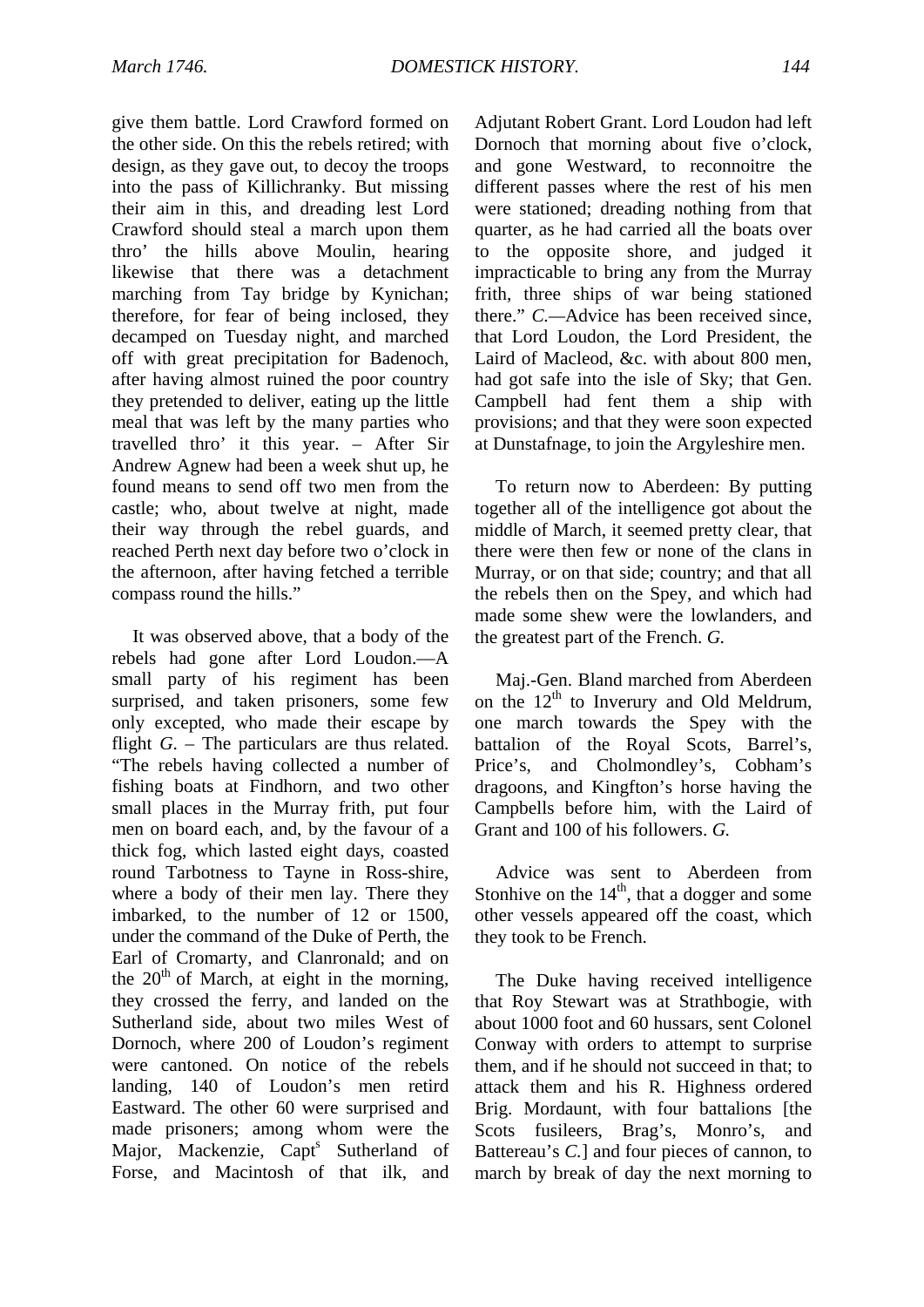Old Meldrum, in order to sustain Maj.-Gen. Bland, if there should be occasion. Accordingly Maj.-Gen. Bland marched on the 17<sup>th</sup> towards Strathbogie and was almost within sight of the place when the rebels had the first notice of his approach. Upon which they abandoned the town, and fled with the utmost precipitation towards Keith. Gen. Bland's vanguard pushed their rear a good way beyond the river Deveron: but as the night was coming on, and the evening was wet and hazy, his Excellency ordered the troops to quit the pursuit. Notwithstanding which, the voluntiers, *viz,* the Marquis of Granby, Col. Conway, Capt. Haldane, and several others, continued to pursue the rebels at least two miles; whose panick was so great, that it was concluded they would not halt long in a place till they had passed the Spey. The Campbells, who had the van, behaved extremely well; as did also Kingston's horse, and in general all the troops. It was reported from among the rebels, that Roy Stewart was killed by a shot he received from one of Kingston's men *G*; or, according to other accounts, wounded in the arm

A Captain of Highlanders, whom Gen. Bland detached with 70 highlanders and 30 of Kingston's men, to Keith from Strathbogie, was surprised [on the night of the  $20^{th}$  *MI*, and lost his whole party, except a Cornet, five men and two horses, of Kingston's, and one highlander, who made their escape. The rebels [about 400 *C*.] marched from Fochabers in the night, surrounded Keith, and entered at both ends. As the Campbells lay in the church, and defended the church-yard for above half an hour, during which there was very brisk firing, it is not doubted but the rebels paid dear for this advantage. *G*.—Capt. Campbell, a Serjeant, and five private men of the King's troops were killed. *M.*

By the  $26<sup>th</sup>$ , the King's army were divided in three cantonments; the whole first line, consisting of six Battalions, Kingston's horse, and Cobham's dragoons, under the command of Lord Albemarle and Maj.-Gen. Bland, at Strathbogie, within twelve miles of the Spey; the reserve, consisting of three battalions, with four pieces of cannon, under the command of Brig. Mordaunt, at Old Meldrum, halfway between Strathbogie and Aberdeen; and the whole second line, consisting of the six remaining battalions, (Bligh's having been then arrived), and Mark Kerr's dragoons, at Aberdeen. G.— About this time, the advanced parties of the rebels and of the corps at Strathbogie were within a mile of each other every night; their scouts and reconnoitring parties exchanged some shots; and, for fear of a surprise, the troops were kept under arms several nights successively, being obliged to take what sleep they could get, in the day-time. *M.*

According to letters from Aberdeen, of the  $26<sup>th</sup>$ , certain intelligence had been received, that the Earl of Airly, father of Lord Ogilvy, was raising his men, to join the rebels; and orders had been sent him. by the Duke, to desist from such treasonable practices. This, however, his Lordship did not comply with; and therefore Capt. Hewett, with 100 recovered men who were coming up to the army, were sent to take possession of his house, and. to make him prisoner in it, until his people should bring in their arms, and behave as became good subjects: which soon had some good effect, as a number thereupon brought in their arms. G.— [The Earl has since come to Edinburgh.]—'Tis added, that his R. Highness had also ordered Major La Fausille, with 300 men, to go to Glenesk, one of the most rebellious parts, to attack all whom he found in arms against the government, and to burn the habitations of such as had left them, and were with the rebels. *G*.—A letter from Brechin says, That they would certainly have been swallowed up, if the Duke had not been so good as send this detachment to their assistance; for that one David Ferrier, an old smuggler. had, with a small party of rebels, taken up his quarters in Glenesk; had sent down parties almost to the very ports of Brechin, and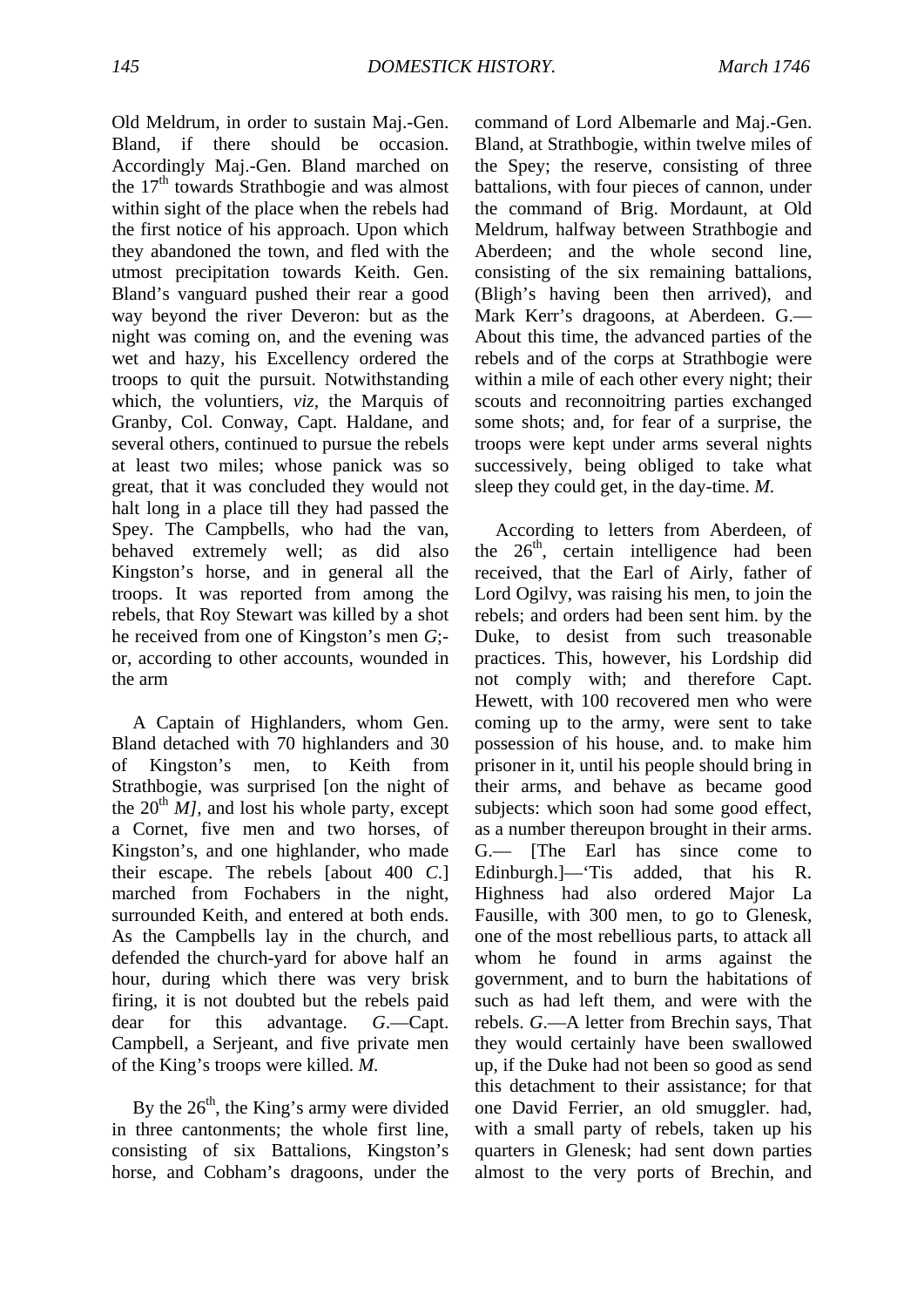carried off men, horses, arms, &c. and had raised about 200 men in Glenesk and Glenprosen: That Major La Fausille made a trip to Edzell, burnt the meeting-house of Lethnet, and laid two or three of the richest Jacobites under a small contribution; that he next paid Lord Airly a visit, traversed Glenprosen and Clova, and there took some greater freedoms; that he burnt or destroyed all the meeting-houses wherever he came; that it cost some pains to save Glenesk from being burnt from end to end, being a nest of Jacobites; and that these measures, with some threats, had had the desired effect, all having submitted, and partly delivered up their arms.

By the best accounts at this time, there were few or none of the rebels left upon the Spey side, and they were removing all their magazines to the Northward of the Chain [a name given to the road leading from Inverness to Fort William] into Caithness. *G*.—Some prisoners that made their escape from them reported, that they were in the utmost distress for provisions, insomuch that the raw green kail from the farmers yards were looked on as a feast. *C.*

A party of the rebels came to the Earl of Findlater's house at Cullen on the  $29<sup>th</sup>$ , with an order from the pretender's son, to burn the house, unless his steward and tenants immediately paid the cess and levy that they demanded. *G*.—Later advices say, that they rifled the house. *C.*

Several deserters that were come into Aberdeen by the  $31<sup>st</sup>$ , confirmed the intelligence formerly received, that the rebelarmy were in great want of money, having had no pay for seven days before. G.— They were endeavouring to imbark their lowlanders, and force them to pass the Murray frith into Sutherland; but 200 of Stonywood's men, whom they were attempting to imbark at Findhorn, deserted. *G*.

Letters of the  $26<sup>th</sup>$  from Kirkwall in Orkney give an account, that a New England ship, commanded by one Capt Sinclair, of 14 guns, some swivels, 150 small arms, and about 10 barrels of gun powder, loaded at Newcastle, had put in to Stromness on pretence of her being unable to proceed in her voyage to Boston, and was there seized by six highlanders and six Orkneymen, assisted by the Captain; who it seems had a corresponded with the rebels, and with a Gentleman of the Orkneys of known attachment them. The crew fled, and the mate made his escape. *C.*

The Hazard sloop, taken by the rebels in November last, and called the *Prince Charles Stuart,* which has been of great use to them, [p*.* 88.], is retaken. She was drove ashore at Ostend by two English privateers, and thought to be destroyed; but being afterwards repaired, she sailed; and, being an excellent sailor, escaped the vigilance and pursuit of six or seven English ships that were cruising off that port to watch her. On the  $24<sup>th</sup>$  of March, she was descried by four English ships at anchor off Troup head. On sight of them, she bore away. Thereupon the Sheerness, Capt. Obrian, cut, gave her chace quite through Pentland frith, about 50 leagues, kept a running fight for five hours, and at last run her aground in Tongue bay. Here they landed their men late in the evening of the  $25<sup>th</sup>$ , and came to a Gentleman's house opposite to Tongue. Lord Rea's militia, and about 100 men of Loudon's regiment, with the Captains Alexander Mackay, Sir Henry Monro, young Macleod, and Lord Charles Gordon, two subalterns, and the Surgeon, all left by Lord Loudon in Sutherland when he went to Sky, were at this time not far from Tongue. Lord Rea, on notice of the landing of the men, sent a boat to get intelligence of their numbers, &c. On whose return, it was concerted by his Lordship and the officers, immediately to conveen as many of the men as lay nearest, and to run expresses to such as were at a greater distance, with orders to join them with all possible speed. About 50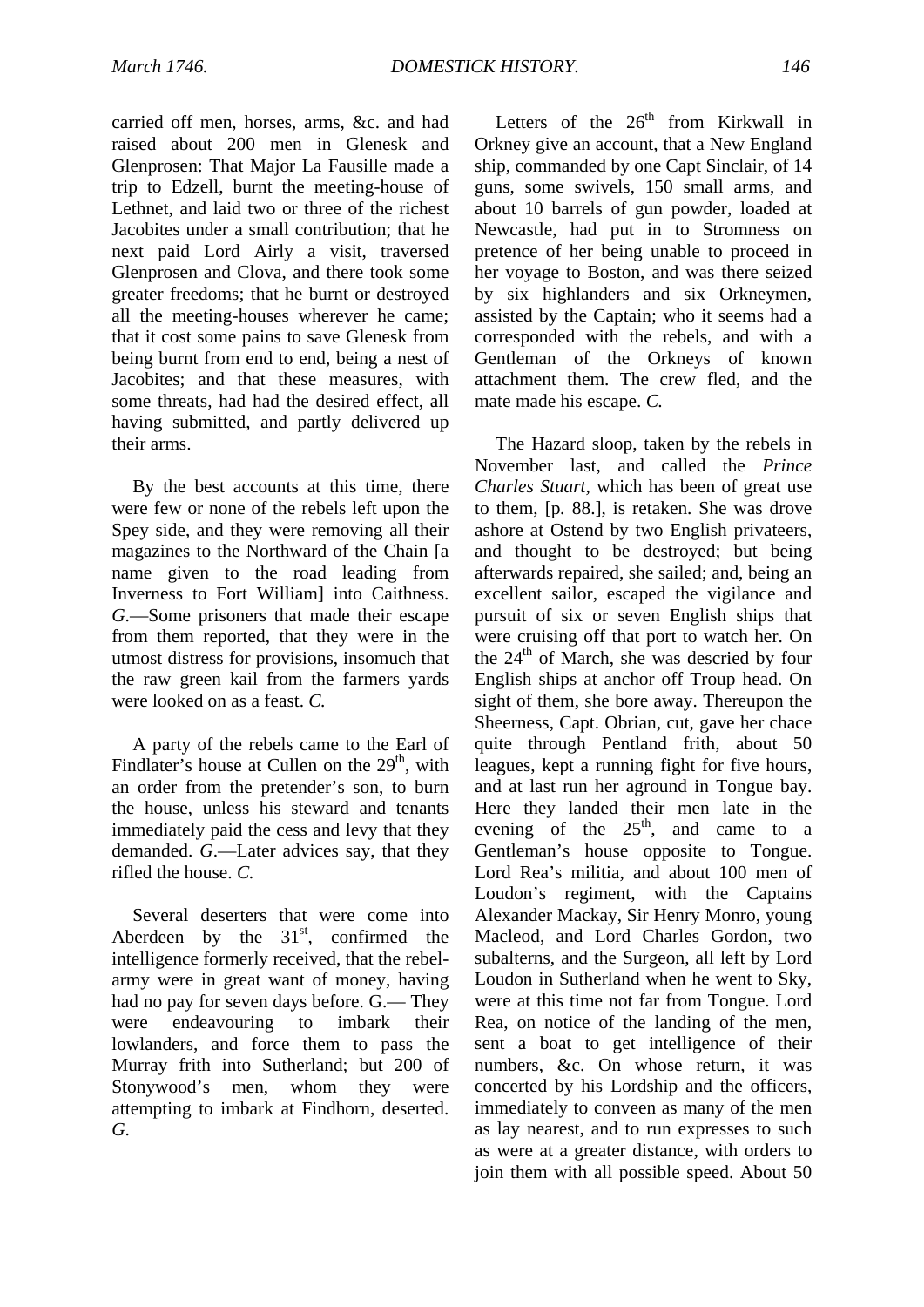of Loudon's men, and the like number of Rea's, marched by break of day, and in two hours came up with the French; who had forced a guide to lead them off in the night. The French drew up, and being attacked, made several fires, but the Highlanders, after discharging their firelocks, attacked them sword-in-hand. Thereupon the French, having five or six men killed, and as many more wounded, and seeing Capt. George Mackay coming up with a reinforcement of fresh men, surrendered. They were carried prisoners to Tongue, and the same night put on board the Sheerness. One was wounded. There were in whole of the French, 20 officers, and 120 soldiers and sailors; of which upwards of 30 were killed and a good many wounded by the Sheerness, before they landed. A good deal of arms and ammunition with £13,000 Sterling, all English gold, except 1000 French guineas, was found on board.—The officers taken were: Col. Brown—Of Berwick's regiment Capt<sup>s</sup> Macmahon and Rogers; Lieut<sup>s</sup>. Edw. and Will. Barnavals, Nugent, and Maurice.—Of Hainault, Capt. Macmahon.— Of Clare's, Lieut<sup>s</sup> Obrian, Brimingham, and Osborn.—Of the Royal Scots in France, Lieut<sup>s</sup> Barnaval and Weyard.—Of the French Gens d'Armes, M. Shabillard.—In the Spanish service, Capt. Gould, Lieut. Hynd.—Of the Irish grenadeers in the Spanifh fervice, Capt<sup>s</sup> Macpherson, Sinclair, and Hay.—A Spanish engineer M. Faro. – And M. Sabold, Captain of the Hazard. *C.*

Intelligence was received by Lord Rea on the 29<sup>th</sup>, from Andrew Ross Sheriff-depute of Orkney that Captain Sinclair, above mentioned, had laid an imbargo on twelve merchant-ships in Stromness harbour; and designed, with the assistance of a rebel party then at Kirkwall, under command of Lord Macleod, son of the Earl of Cromarty, to secure them for the use of the pretender. Lord Rea immediately sent notice to the Sheerness: which thereupon sailed directly, relieved the merchant-ships, and seized Sinclair's, but he himself made his escape. Capt. Obrian found a good deal of small

arms, broad swords, ammunition, and several letters on board. *C.*

Lord Rea having been threatened by letters from the Earl of Cromarty with fire and sword, unless his men would submit to the rebels, and deliver up their arms, went soon after this to Edinburgh, with his family, as did Loudon's men to Aberdeen, both by sea, *C.—*Capt. Obrian has since sailed to the frith of Forth, and has sent the two prizes, the Hazard, and Sinclair's ship, to Leithroad. The prisoners were carried to Berwick. *C.*

While the army lay at Aberdeen, some of the soldiers discovered an inclination to use the same freedoms there that had been taken in Perthshire [p. 87] But it is allured in several letters, that the Duke discountenanced such practices.—One dated at Aberdeen, March 24. says, "Some detached parties having pillaged James Gordon of Cowbairdie's house, [who is in the rebellion, *C*.]; and his Lady having, by Lord Forbes, her father, petitioned the Duke, his R. Highness thereupon ordered a strict inquiry to be made into the matter, and 100 guineas to be given the Lady for her losses; declaring that there never was an order for taking any effects belonging to the rebels, other than their cattle and forage, for that the rest was to be left to the law. By this it appears that his R. Highness knows not of some little outrages committed, but punishes them when they are known" *St. J. Ev. Post* – It appears that some officers were likewise criminal.—Lieut. Fawlie, of Fleming's regiment, was broke at Montrose, on the  $24<sup>th</sup>$ of February, for disobedience of orders, forfeiture of his word of honour, and prevarication before a court-martial held on him in consequence of his plundering the house of Mr Oliphant of Gask, who is with the rebels. *C*.—This was one of the Gentlemen who had some of their household-goods, &c. auctioned at Perth. What the orders were that Lieut. Fawlie disobeyed, or wherein he forfeited his honour, is not mentioned; but the following